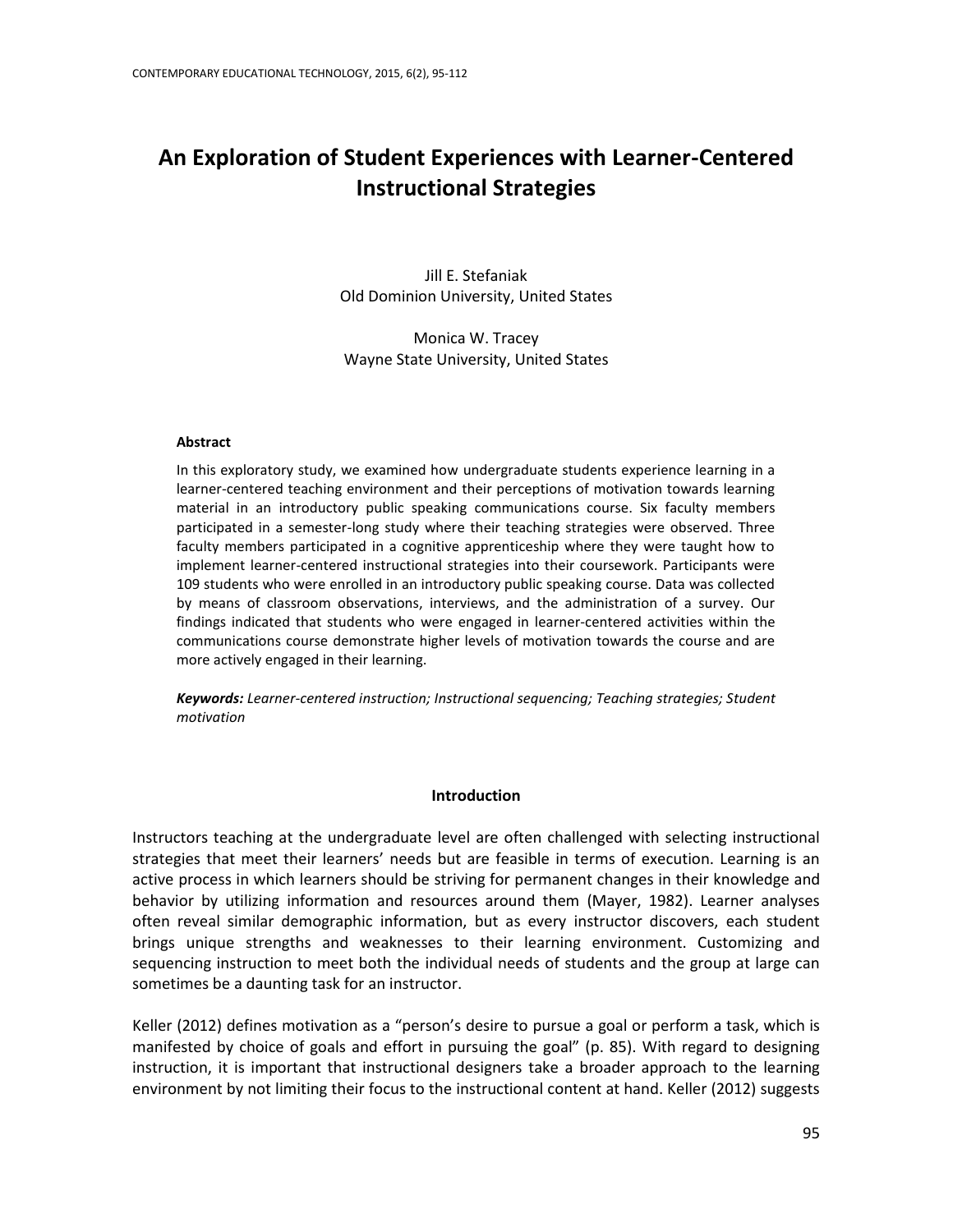that consideration of all constructs that may influence human performance be factored into the design of instruction. These constructs include expectancy (Robbins et al., 2004), value (Eccles & Wigfield, 2002), and achievement (Pintrich, 2000; Zimmerman, 2008).

Kacin (2013) contends that it is the responsibility of the instructional designer to integrate motivational strategies within instruction to help learners achieve their academic goals. A challenge facing our field is that due to discrepancies in the definitions of motivation and associated constructs, there is a paucity of empirical studies that have explored how to integrate motivational strategies into the instructional design process (Gabrielle, 2003; Keller, 1987; Main, 1993; Means, Jonassen, & Dwyer, 1997; Moller, Huett, & Holder, 2005).

Keller's (2010) ARCS model provides a framework for measuring learners' motivation across four components: attention, relevance, confidence, and satisfaction. Attention is comprised of gaining and keeping a learner's attention during instruction. Instructional strategies to assist with maintaining learners' attention include injecting personal and emotional material, increasing curiosity by asking questions, and sustaining interest with variations of human interest examples (Keller, 2010).

Relevance involves providing learners with instructional experiences to help them relate the instructional material to their everyday lives. Learners are more apt to be motivated to learn the content if they can find significance and relevance to what they are learning. It is important for the instructor to reiterate to their learners' the utility of the instructional material and how they can apply it in the real world. Providing statements of examples of the utility of instruction and providing concrete examples related to the learners' personal lives are examples of instructional strategies that promote relevance (Keller, 2010).

It is important for learners to be able to develop confidence while mastering a new skill. The confidence component in the ARCS model consists of learning requirements, success opportunities, and personal control (Keller, 2010). Expectations must be communicated to learners at the beginning of the lesson in order for students to understand the requirements needed for success. Instructional strategies are needed to enhance learners' beliefs in their competence by providing a variety of different learning experiences to increase their learning success. Personal control assists the learners' in recognizing when their success is based upon their efforts and abilities. Providing learners with frequent feedback can assist them with establishing a plan for a successful learning experience (Keller, 2010).

The final component to the ARCS model is satisfaction. It is important for there to be a reward at the end of the learning experience. Keller (2010) purports that satisfaction can be achieved through natural consequences where the learner is able to apply their newly acquired skill, positive consequences such as verbal praise or incentives to reward learner success and equity through the assurance of consistent measurement standards for learner accomplishments.

Learner-centered teaching strategies provide students with increased responsibility; promote critical thinking; support student development; and peer learning and teaching (McCombs & Whistler, 1997). Strategies that involve collaboration with others, discovery learning, and solving authentic problems are all examples of learner-centered instructional strategies. These strategies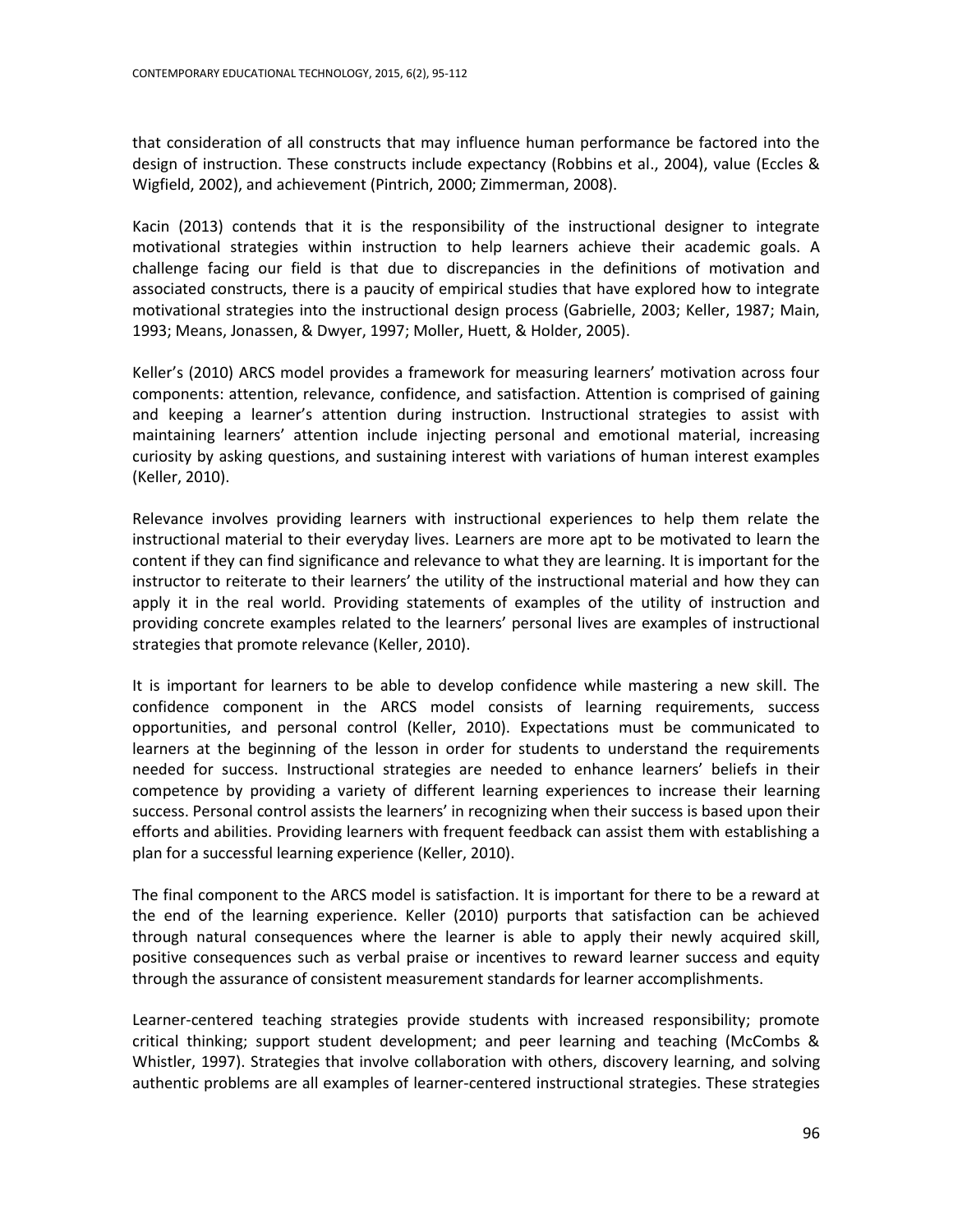that are focused on the learner and promote active learning can be integrated into an undergraduate learning environment. Instructors who have incorporated active learning and participatory activities within their instruction identified improvements amongst their students in conceptual understanding, test achievements, problem solving and student satisfaction (Pundak, Herscovitz, & Shacham, 2010).

Learner-centered instruction should promote learning that results from interpretations of experience, active experiences that occurs in realistic and relevant environments and exposure to multiple perspectives (Richey, Klein & Tracey, 2011). All three of these premises can be achieved through the use of face-to-face learning environments if coupled with learner-centered instruction. Jonassen, Howland, Moore, and Marra (2003) suggest that five factors are required to be present in order for learning to be considered meaningful. 1) Learning must be active where students have an opportunity to observe and manipulate the environment in which they are learning. 2) Constructivist learning opportunities must be provided to allow students to participate in realistic and relevant activities that promote collaborative learning with peers. 3) Learning must be goal directed where specific educational goals and outcomes are shared with students early in their experience. These goals serve as checkpoints for the instructor as well as the students to monitor progress throughout a course. 4) Authentic learning provides students with relevant experiences that they will be able to translate to real-world application. Case studies, an example of an authentic learning strategy, allow for students to practice problem-solving skills and are a means for instructors to determine whether students are mastering subject content. 5) Jonassen et al. (2003) also suggests that it is necessary for learners to be presented with opportunities for cooperative learning. These types of activities provide collaborative learning experiences where students can work amongst their peers and build upon their prior knowledge by engaging in conversations and relationships.

Traditional learning strategies in classrooms have typically consisted of learners being required to assume a passive learning role where the instructor spends the majority of class time lecturing and presenting course material. Learners are expected to come to class prepared, having read the textbook and additional assigned reading materials prior to class, and take lecture notes during the class. Common assessment techniques used with this more traditional approach include demonstrating one's competency by being administered an exam or test (Doyle, 2008).

Learner-centered instructional strategies promote increased responsibility amongst students in regards to their learning, support student development through the use of a variety of activities, provide students with opportunities to solve authentic problems, and promote critical thinking by participating in activities at both individual and group levels. Learner-centered instruction presents activities to students that require them to take a more active role in their own learning through self-teaching, collaboration with others, reflective practice, and problem-solving (Doyle, 2008). Instructional strategies need to be selected that can help achieve the aforementioned principles of instructional design. Referring to the premises of constructivist learning theory and the first principles of instructional design, instructors can carefully select media that help the learner apply new material, work in a collaborative learning environment and engage in active learning.

Public speaking courses have become a requirement for many undergraduate programs across the United States. While empirical studies have been conducted examining instructional strategies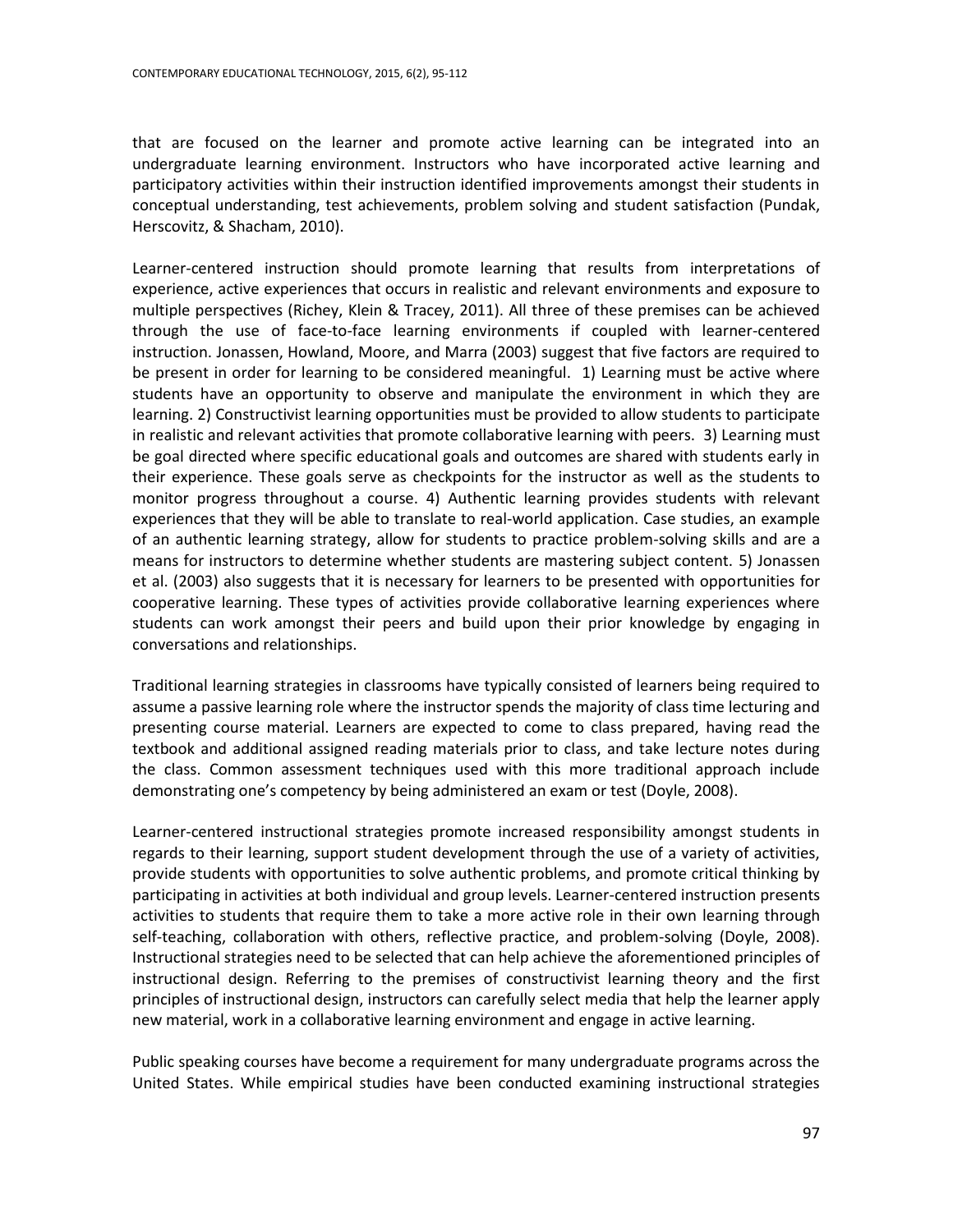used in these courses, there is a paucity of research that has identified best practices for the incorporation of learner-centered instruction. Another limitation to the existing literature is that studies focused on pedagogical practices in public speaking courses are limited to individual assignments. Keith and Lundberg (20141) suggest that "public speaking might be best conceptualized as a course dedicated to clear communication; or in the social science-informed tradition and compelling personal and professional interactions" (p. 141). They contend that the tradition discourse used for teaching public speaking needs to refocus to include a pedagogical approach that is more humanistic and focuses on interacting with an audience.

A challenge that many universities face is the large number of public speaking course sections that are offered each semester (Hendrix, 2000; Sawyer & Behnke, 2001). In an effort to standardize assignments and overall course expectations, there is a push to avoid learner-centered approaches to instruction and create a one-size-fits-all curriculum. The few studies that have been published exploring the use of more learner-centered instructional techniques in public speaking courses have focused on student audiences comprised of English and a second language students as students with disabilities (Hendrix, 2000; Sawyer & Behnke, 2001). These learner-centered have only been applied to a small group of students who have demonstrated the need for additional guidance throughout the course of a semester.

There have been studies in communication education that have looked at the incorporation of individual learner-centered strategies. Levasseur, Dean, and Pfaff (2004) conducted interviews with several public speaking instructors to identify what instructional strategies have been found to be most useful for students. Feedback from 23 college instructors revealed that in order to yield optimal performance, students must be provided with frequent feedback, multiple examples, modeling, and opportunities for practice. Their study also suggested that further research was needed to explore the relationship between instructional sequencing and student performance outcomes in the realm of public speaking.

In an effort to demonstrate the relevance of public speaking, Weintraub (1999) incorporated a service-learning activity into coursework to provide students with an opportunity to hone their public speaking skills in their community. Students were tasked with visiting local non-profit organizations in their community and making presentations on a variety of topics. This provided them with an opportunity to gain experience presenting to different audiences as well as serving a community need. Not only were students able to enhance their public speaking schools beyond the classroom, they experienced the need for customizing presentations and speech outlines for a specific audience.

The incorporation of service-learning activities into public speaking coursework allows for the instructor to bridge theory to practice and provide opportunities to apply what they are learning in a real-life context. While this approach may be considered more learner-centered, Weintraub (1999) notes challenges instructors must be cognizant of during the assignment. Logistical challenges may arise during the planning of such activities and scheduling organizations within the constraints of any given semester. There are also challenges with ensuring that students will be responsible and fulfill the assignment requirements in the community. Instructors may experience challenges with grading the experiences depending on the number of students in the course. There may be issues around fair grading if students are visiting different non-profit organizations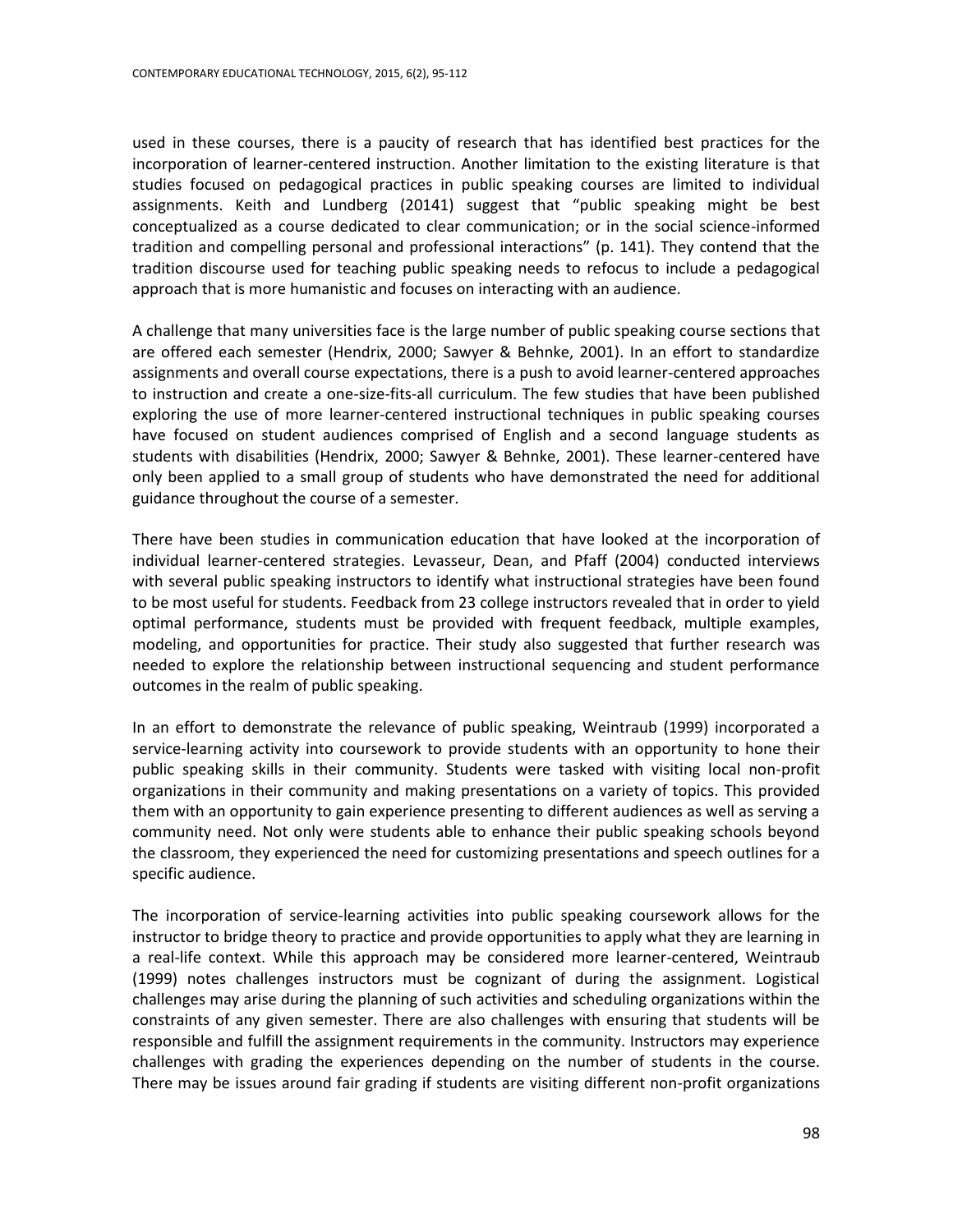and may be asked to deliver different presentations. While these types of activities are beneficial to a student's development, the instructor must be prepared to undergo a significant amount of planning prior to the course.

Mackenzie (2007) incorporated the use of film clips to generate discussion among aspiring teachers who were enrolled in a public speaking course to enhance their teaching skills. The students reviewed several video clips during class of various teachers and asked to critique their teaching style and public speaking skills. Afterwards, the students were encouraged to discuss in groups their findings. A second part of the assignment was for the students to identify and observe a public speaker in their community and report back a critique based on their observations. The use of film was used to follow other studies conducted in communication courses that included film to provide clarification to class concepts (Bunz, 2006; Proctor 2000).

Chou (2011) explored whether learner-centered instructional activities that were focused on memory recall would be a viable instructional strategy for assisting students with speech delivery. Chou's findings revealed that retrieval strategies assisted students with memorizing information and better equipped them to engage in conversations with their audience members without losing pace during a speech. Dallimore, Hertenstein, and Platt (2008) studied the implications classroom discussions can have on students' oral and written communication skills. Their pilot study revealed that students felt more comfortable delivering speeches when they had an opportunity to engage in informal discussions during class. The increased classroom participation enabled students to practice their oral communication skills on a more consistent basis. In summary, the field of communication education could benefit from further exploration into the viability of learnercentered instructional strategies in undergraduate classroom environments.

# **Purpose of the Study**

The purpose of this study was to determine how undergraduate students experience learnercentered instructional strategies in a public speaking course. Faculty participants participated in a cognitive apprenticeship where they worked with an instructional designer to incorporate learnercentered instructional strategies in their courses as a means to increase students' levels of motivation regarding course material. This study applied principles of ethnography to explore the influence that learner-centered instructional strategies had on student motivation in an undergraduate public speaking course. Customized instructional activities were employed to meet the needs of individual faculty participants through the duration of their course. The intent of this study was to examine the types of instructional strategies that were commonly implemented in an undergraduate public speaking learning environment and explore whether learner-centered instructional strategies could improve students' motivation regarding course concepts. This article provides the results of comparing students' perceptions of motivation related to instructional strategies used in a public speaking classroom.

We sought to explore the following research questions:

Question 1: How do undergraduate students experience learning in a learner-centered teaching environment?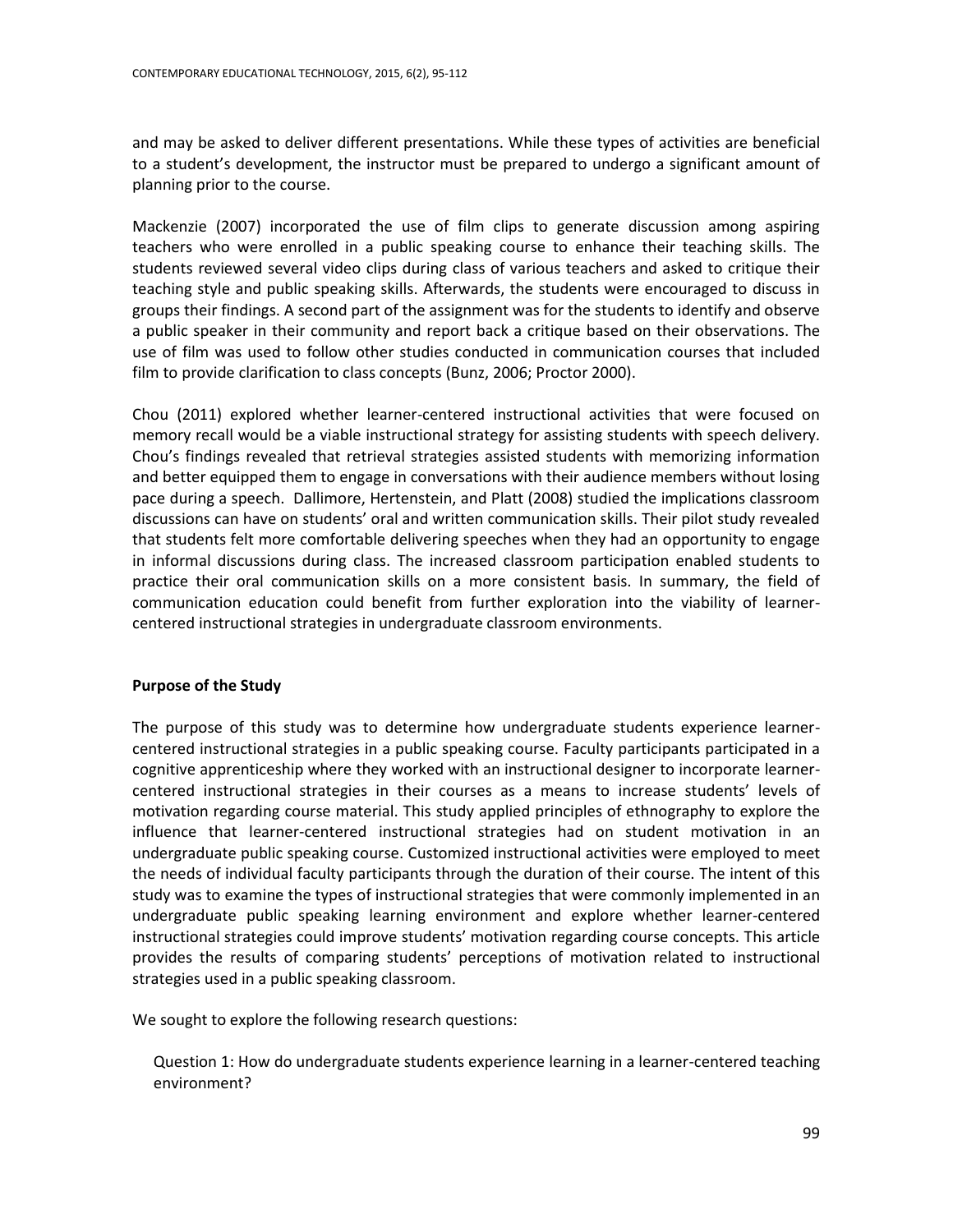Question 2: What is the difference in perception of motivation, if any, between students enrolled in a course employing learner-centered instructional strategies, as compared to one that is not?

## **Methodology**

## **Setting**

This study took place in six sections of a freshman-level introductory public speaking course at a public university in a metropolitan area. The course is designed to fulfill a general education oral competency and is required of all undergraduate students. Key objectives of the course include providing students with a basic understanding of communication theory, the fundamentals of delivering a speech, and opportunities to practice public speaking skills. Methods of assessment and course textbooks for the introductory course have been standardized across all sections. Instructors are allowed to decide individually the order of instruction, assignment due dates, and classroom activities that take place throughout the semester.

# **Participants**

The study population consisted of six faculty members (3 men, 3 women) who were responsible for teaching an undergraduate introductory public speaking course. Faculty participants' experience with teaching the introductory public speaking course ranged from two semesters to more than 20 semesters. Inclusion and exclusion criteria required that the faculty participants were to teach a face-to-face section of the public speaking course and could not possess an advanced degree in instructional design. Faculty participants volunteered to participate in the semester-long study and were randomly assigned to either a control group or an experimental group. Faculty participants enrolled in the experimental group participated in a semester-long cognitive apprenticeship where they worked with the primary researcher, an instructional designer, to incorporate learner-centered instructional strategies in their courses. Table 1 provides an overview of the faculty participants' demographics.

| Group        | Participant      | Gender | Age Range | <b>Approximate Years of</b><br><b>Teaching Experience</b> | Approximate<br>Number of<br><b>Times They</b><br><b>Have Taught</b><br>Course |
|--------------|------------------|--------|-----------|-----------------------------------------------------------|-------------------------------------------------------------------------------|
|              | EXP <sub>1</sub> | Female | 50-59     | $10+$                                                     | 11                                                                            |
| Experimental | EXP <sub>2</sub> | Male   | 30-39     | 4                                                         | 4                                                                             |
|              | EXP <sub>3</sub> | Female | $30 - 39$ | 7                                                         | 17                                                                            |
|              | CON <sub>1</sub> | Male   | 30-39     | 1                                                         | 2                                                                             |
| Control      | CON <sub>2</sub> | Female | $30 - 39$ | 10                                                        | 20                                                                            |
|              | CON 3            | Male   | 50-59     | 3                                                         | 6                                                                             |

## Table 1. Faculty Participants' Demographics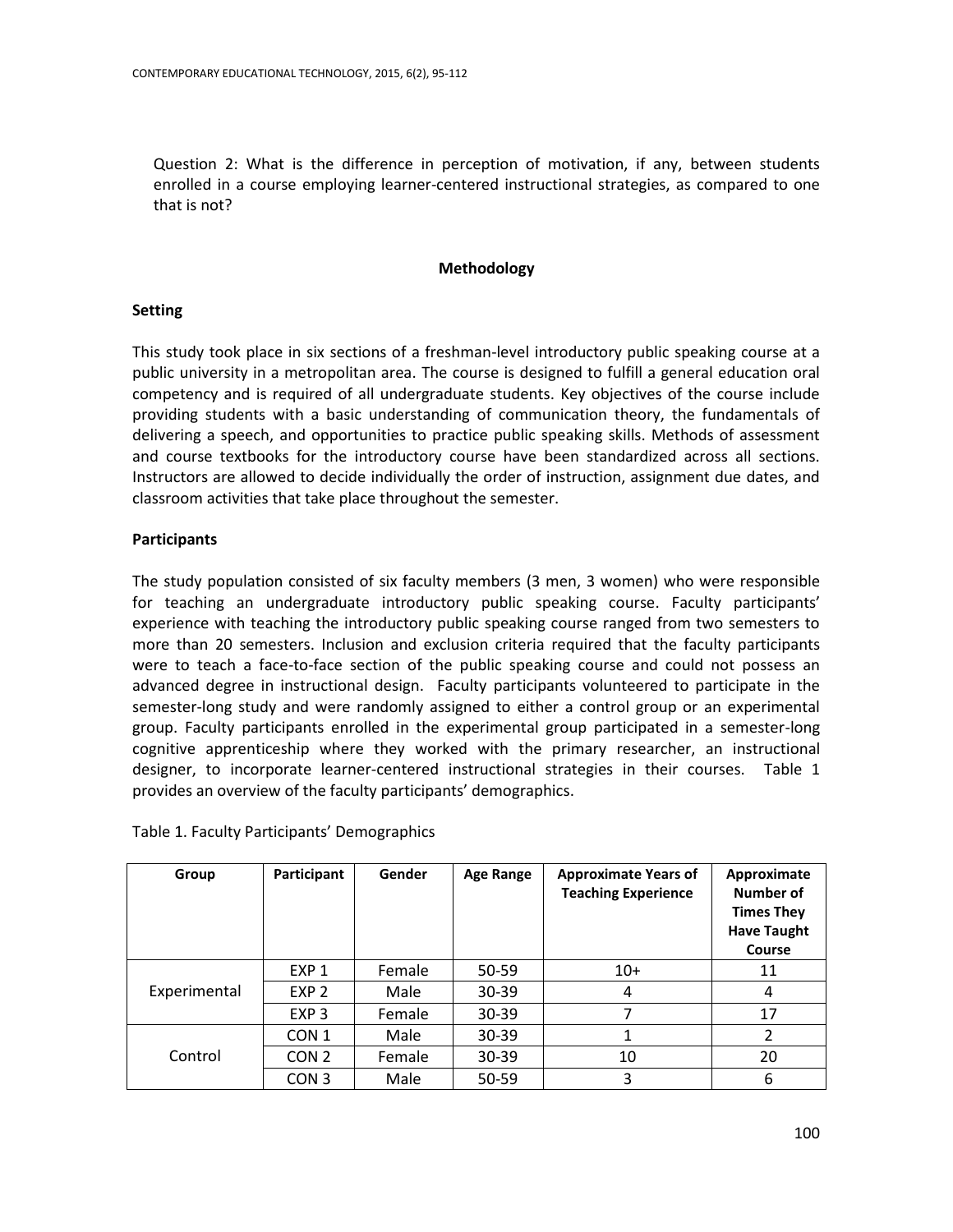Student participants for this study consisted of undergraduate students who were enrolled in one of the faculty participants' sections of the introductory public speaking course. A total of 162 students were enrolled in the six sections (27 students in each class section) that were included in the study. A total of 109 students participated in the study by completing a survey and 36 students participated in an interview at the end of the semester. Students who had been previously enrolled in the course or had failed the course during a previous semester were excluded from participating in the study.

#### **Procedures**

The study protocol was reviewed and approved by the university's Institutional Review Board for protection of human subjects in research. The study occurred during the course of a 15-week semester and consisted of participant-observation, open-ended interviews, and surveys. In order to ensure the reliability of corroborating results from the participant observations, surveys, and interviews, triangulation methods were used (Fetterman, 2010; Wolcott, 2008). Faculty participants were recruited and randomly assigned to control and experimental groups. Faculty participants assigned to an experimental group were provided with a variety of different learnercentered instructional strategies to employ within their classroom.

Utilizing a cognitive apprenticeship framework (Collins, Brown, & Newman, 1989), the primary researcher, an instructional designer, worked with the experimental faculty participants on an individual basis to help them customize learner-centered instructional lesson plans. She worked very closely with the experimental faculty at the beginning of the semester and gradually faded support (Dennen & Burner, 2007) so that they were able to select and implement learner-centered strategies on their own without assistance. The cognitive apprenticeship was designed to incorporate modeling, scaffolding, coaching, articulation, reflection, and exploration (Collins et al., 1989) in order to provide the experimental faculty participants with the necessary support to implement different instructional strategies during their class sessions.

The cognitive apprenticeship took place during a 15-week semester and was divided into three phases, each lasting five weeks. During Phase 1, we worked very closely with the experimental faculty enrolled in the cognitive apprenticeship group to coach them through how to design learner-centered instructional strategies that they could integrate into their coursework. Our intent was to provide a scaffolded approach to teaching them how to integrate more learnercentered activities into their coursework. We met with the instructors to discuss challenges they perceived and were experiencing teaching certain topics and worked to identify ways to engage their students. During these first five weeks, we created class activities for them to implement during class. Their only responsibility was to provide feedback on the activities prior to implementation so that modifications could be made when necessary prior to implementation.

Phase 2 consisted of the faculty participants developing their own instructional activities that were similar to those developed by us in Phase 1. We provided them with feedback prior to the activities being implemented in their classrooms. Our goal for Phase 2 was for the faculty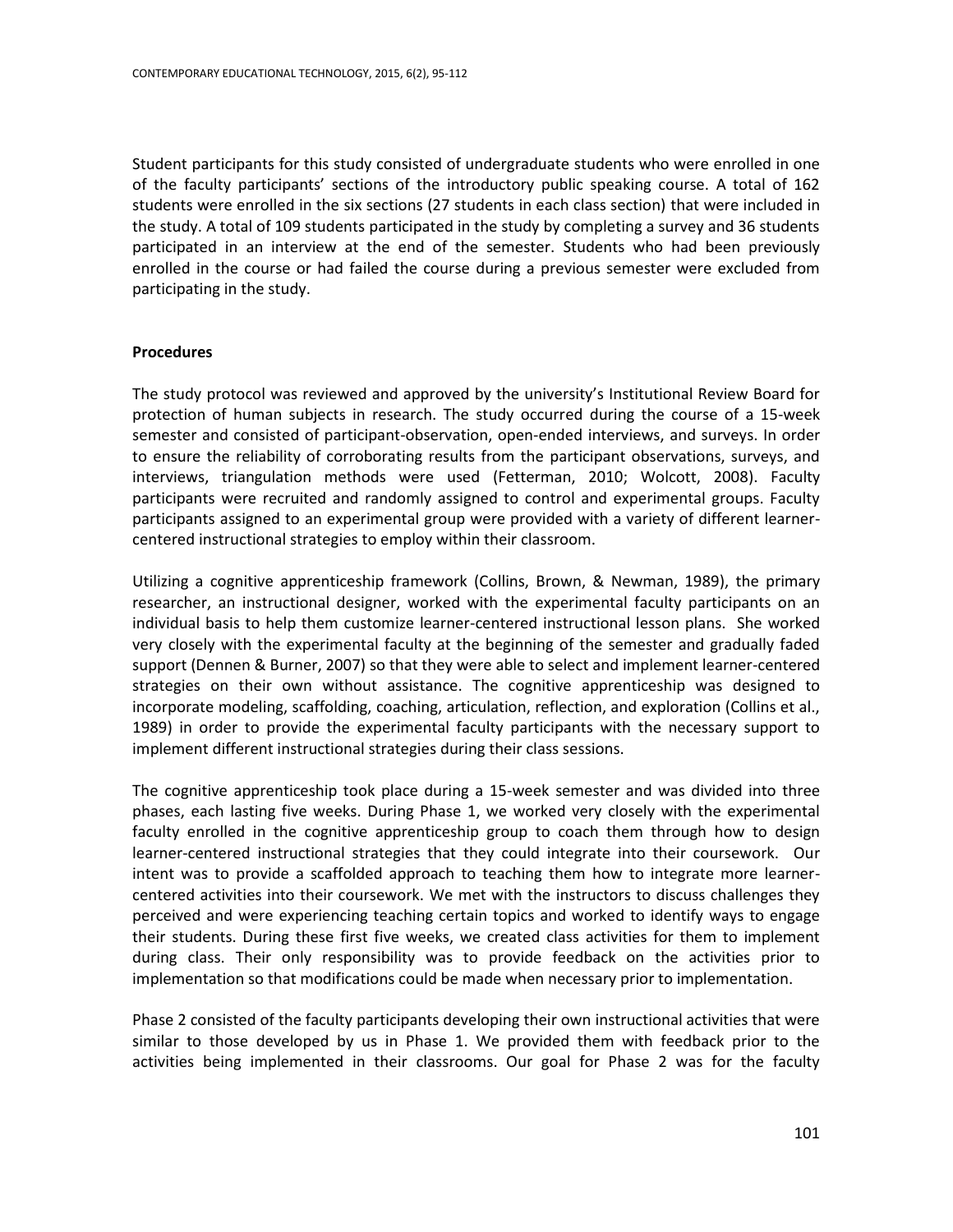participants to be able to design activities on their own so that they'd be able to continue these activities upon completion of the study.

Phase 3 required the faculty participants to design activities on their own with no feedback. This was done in order to see if they were able to implement these activities on their own without any coaching or instructional support. This was also done due to the time limitations of the 15-week semester and our interest in exploring whether a cognitive apprenticeship could be implemented within a limited time frame. Additional details regarding the construction of the cognitive apprenticeship framework are laid out in greater detail in a larger study (Stefaniak, 2013).

The experimental faculty participants participated in two interviews at the beginning and end of the study, were observed during five observation sessions, completed three self-reflections pertaining to learner-centered instructional strategies they implemented, and completed a survey along with their students. Faculty participants enrolled in the control group were interviewed at the beginning of the study, observed five times throughout the semester, and administered a survey along with their students. The control group participants were not provided with any supportive instructional materials and were instructed to continue teaching and leading their class sessions the way they typically would. We did not provide any feedback regarding the instructional strategies at any point during the study because we did not want to influence the participants during the study. We also withheld feedback during the participant observation sessions.

## **Instruments**

**Participant observations.** Faculty participants in both groups were observed on five different occasions for the purpose of "observing the activities, people, and physical aspects of the situation" (Spradley, 1980, p. 54). Faculty participants were not provided with confirmation of any dates in an attempt to alleviate the possibility that faculty might change their lesson plans based on knowledge that an observer would be present. The observation sessions provided insight as to the types of instructional activities being incorporated within the class and student engagement. During the observation sessions throughout the study, the role of the primary researcher was one of a moderate participant (Spradley, 1980). Ethnographic analysis methods consisting of domain analysis and thematic analysis were used.

**Surveys.** A survey designed to measure students' perceptions of motivation was administered to student participants enrolled in each faculty participant's class section. Students were administered surveys adapted from Keller's (2010) Course Interest Survey (CIS) and Instructional Materials Motivation Survey (IMMS). The surveys collected basic demographic information about the participant such as gender, age, and level of completion.

The CIS consisted of 34 items that were classified under four categories: attention, relevance, confidence, and satisfaction. The survey uses a five-point Likert-type scale ranging from (1) not true to (5) very true. Scores may range from a minimum of 34 to a maximum of 170 with a midpoint of 102 (Keller, 2010). The IMMS consisted of 36 items that were classified under the same four categories as the CIS. The survey also used a five-point Likert-type scale ranging from (1) not true to (5) very true. Scores may range from a minimum of 36 to a maximum of 180 with a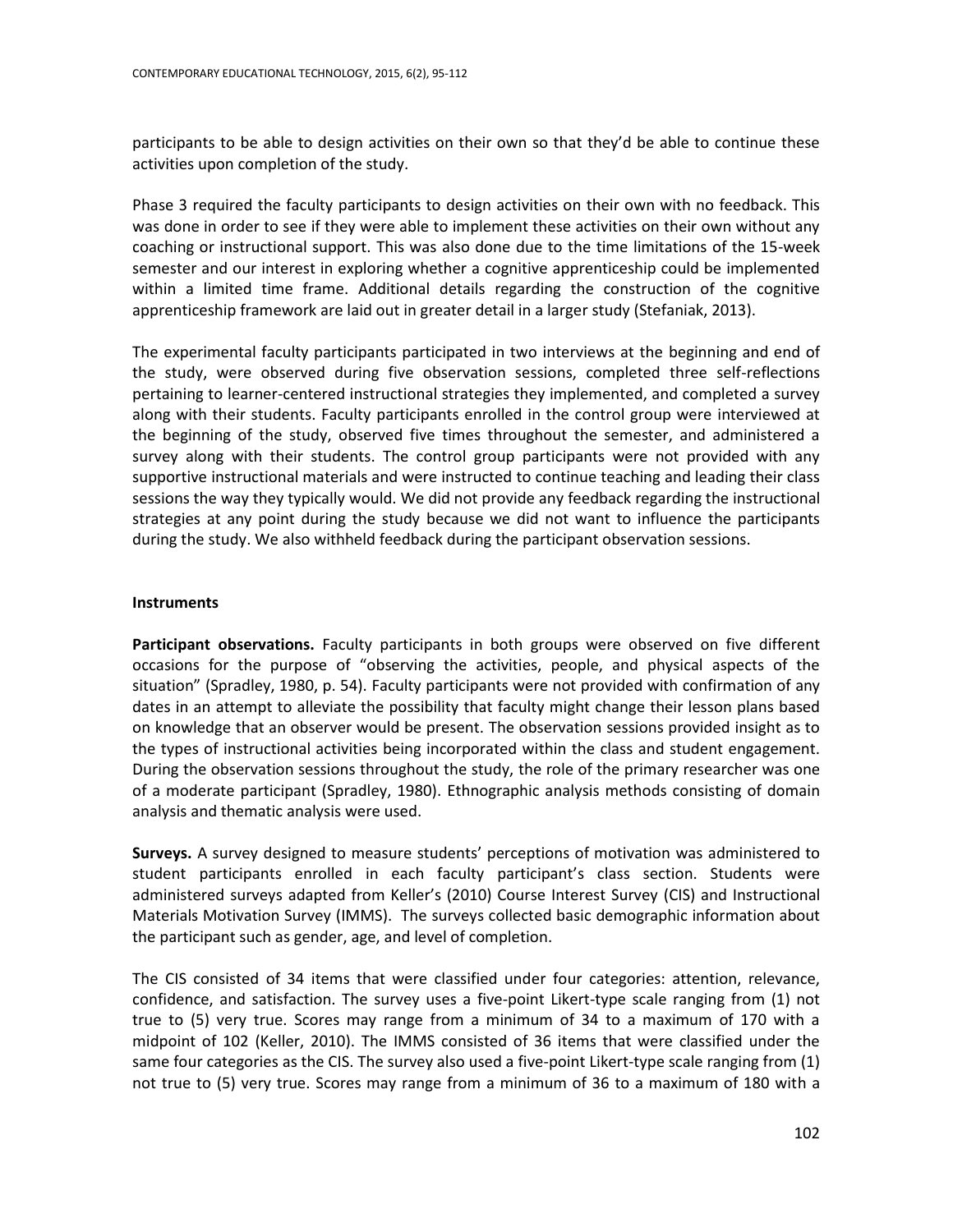midpoint of 108 (Keller, 2010). Surveys were administered to students in a manila envelope and students were instructed to complete the anonymous surveys and return them in the envelope. Students who chose not to participate were asked to hand in their incomplete surveys.

Scores were determined by "summing the responses for each of the four subscales (attention, relevance, confidence, and satisfaction) and the total score" (Keller, 2010, p. 284). In addition, overall scores of students' enrolled in the control group classes were compared to scores of students enrolled in the experimental group classes.

**Interviews.** In addition, semi-structured interviews were conducted with students enrolled in the faculty participants' classes at the end of the semester to obtain feedback regarding the instructional strategies that were employed during the course. We explained to students the purpose of the interviews during class and asked them to provide their contact information if they were interested. We agreed to interview all students that volunteered to be interviewed. All student interviews were recorded with a digital voice recorder and transcribed for qualitative analysis. Interview transcripts were analyzed for themes by listing each interview question in a separate column. A second researcher was brought in to review the interview transcripts and codes in order to verify whether or not the codes assigned were accurate.

## **Results**

The first research question examined how students experienced learning in a class that places emphasis on learner-centered instruction. Through participant observations and interviews with students, it appeared that students were experiencing challenges with understanding the material in the textbook and being able to see a connection between course content and the public speaking assignments. Many also communicated that they were unable to see the relevance and need for a public speaking course as many were required to deliver individual and group presentations in other courses they were enrolled in. A total of 36 students participated in an interview at the end of the semester to share their perspectives of whether or not their instruction was learner-centered throughout the semester. Table 2 provides the distribution of students according to their year of enrollment in an undergraduate program.

|                  | Freshman | Sophomore | Junior | Senior | <b>Total</b> |
|------------------|----------|-----------|--------|--------|--------------|
| CON <sub>1</sub> |          |           |        |        |              |
| CON <sub>2</sub> |          | b         |        |        | 13           |
| CON <sub>3</sub> |          | U         |        |        |              |
| EXP <sub>1</sub> |          |           |        |        |              |
| EXP <sub>2</sub> |          |           |        |        |              |
| EXP <sub>3</sub> |          |           |        |        |              |

Table 2. Distribution of Students Who Participated in an Interview According to Program Year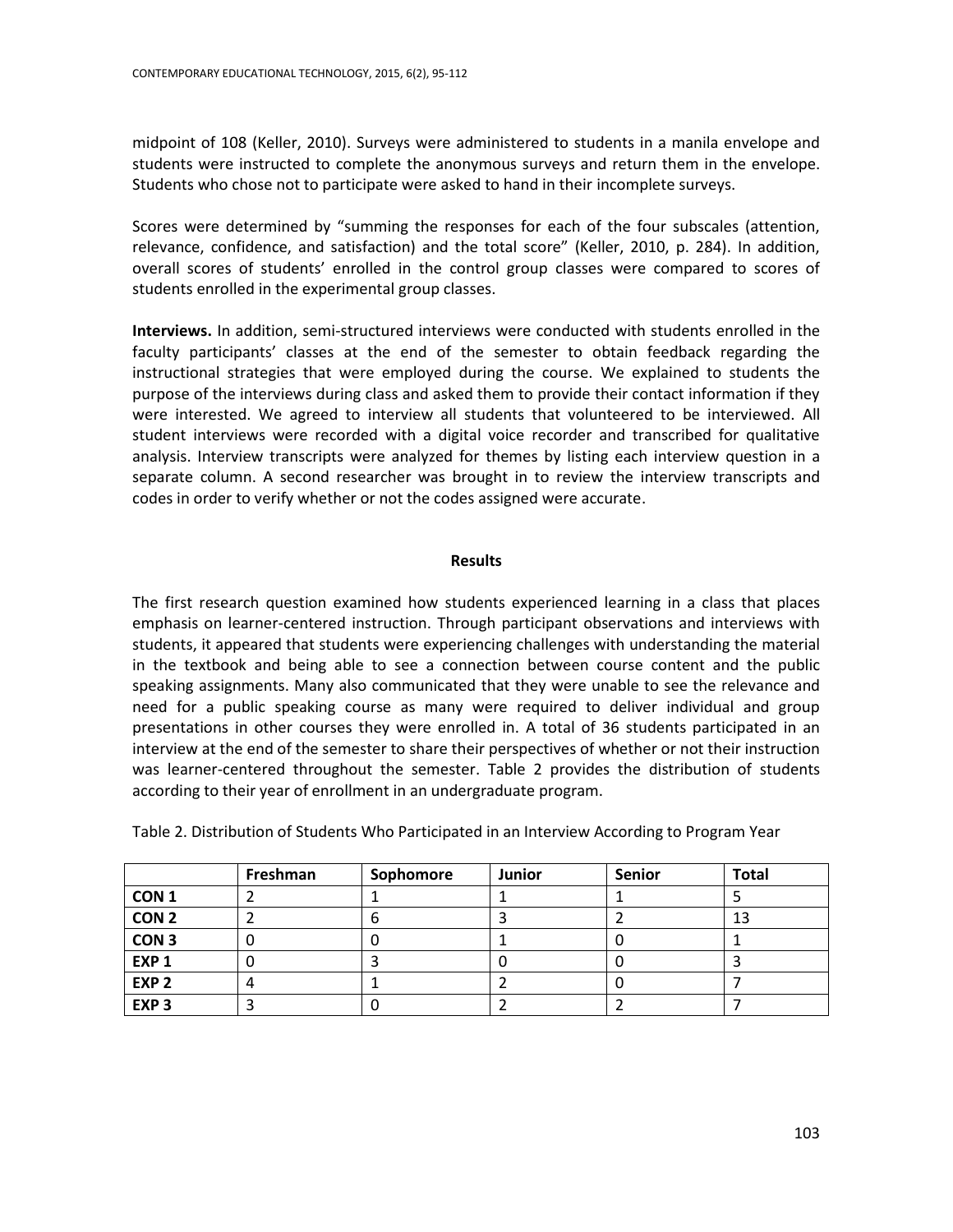Throughout the course of the semester, the primary researcher worked with the experimental faculty members to create and implement learner-centered instructional activities to engage their students. Advanced organizers were developed for the experimental faculty members to distribute to their students to assist the students with note taking and navigating through the textbook. The organizers were created for each chapter and included the same headings that were found throughout the readings. "Space was provided on the advanced organizer for students to write their own notes identify examples that were provided within the textbook, identify examples that were unique to them, and identify the main arguments within the reading" (Stefaniak, 2013, p. 221). The instructors were encouraged to incorporate questions into their lectures in order to make their presentations more interactive during the occasions when lecture was needed to communicate foundational information. During participant observations, it was observed that students were spending less time on their cell phones and working on other work when the instructor was walking around the room and frequently asking questions.

Group activities were integrated into every class session. Students were often divided into small groups and assigned a topic or a small portion of course materials that were to be covered during the class. They were tasked with reviewing the course materials, highlighting the key concepts, and teaching their peers about their assigned portion. Students were often tasked with developing their own examples to explain different theories and concepts that were mentioned in their textbook. This activity was done to provide relevance to the course material and help the students better understand the content.

Experimental faculty participants were also tasked with incorporating briefing and debriefing sessions into every class session. Briefing sessions consisted of the instructor going over a list of objectives for each class session as a means to provide students with a preview of what they could expect. During the briefing sessions, instructors highlighted course concepts from previous class sessions to help the students make connections between the course materials. Debriefing sessions were conducted at the end of every class session as a means for the instructor to review with the students the progress they had made during the class as well as to preview or remind students of what they were responsible for preparing for the subsequent class session.

Reflective practice was incorporated into the classroom by providing students with opportunities to reflect on activities at the end of class sessions. Examples of reflective exercises included asking students to write one new thing that they had learned during a class session or writing how they would incorporate the material covered during a particular class session into an upcoming assignment.

Students confirmed the findings from the classroom observations during the student interviews. Many found the group activities to be helpful with better understanding the material and they found the advanced organizers to be of great assistance with navigating through the textbook and making their own study notes. The following are examples of student feedback regarding the instructional strategies used during the study: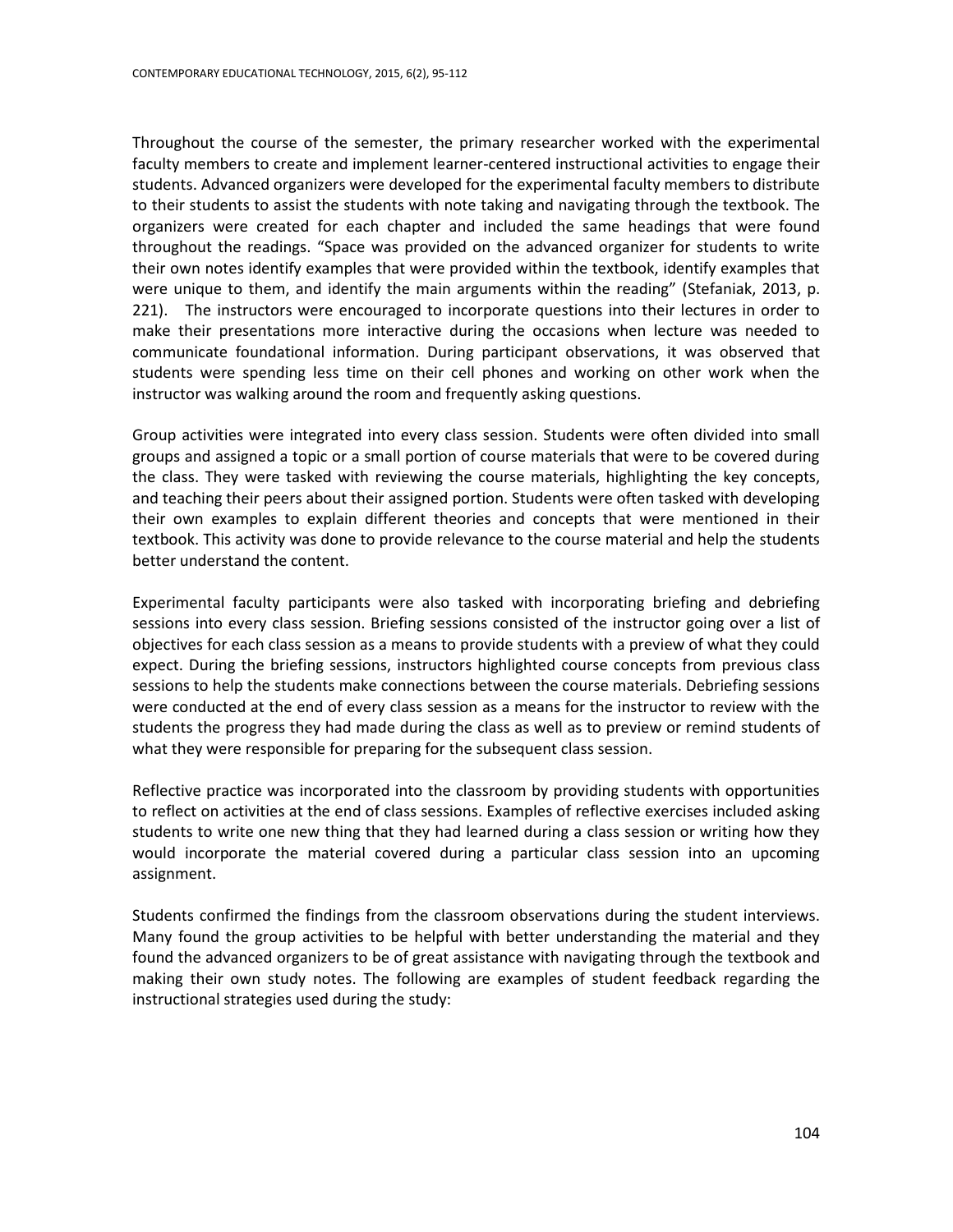# Control Group:

- " "We had a guest speaker last [week] and I learned more in his forty minute lecture than I have the entire semester because he was very engaging and had really good real life examples and broke everything down. He kind of kept asking us how we felt instead of just telling us."
- "To be honest, I wish he'd do more. Like right now you just asked me if there are any activities. There's none."

## Experimental Group:

- "She brings examples and like the way she explains things really sophisticated and she breaks it down, I think it's sentence by sentence, and everybody understands and we are all just like oh that's what the books talking about." – Student referring to activities that EXPF3 incorporates within the classroom.
- "She engages with us. She uses the classroom activities to keep us involved and I think if she didn't do the activities, then it would be boring without them."
- "Yeah, a lot of examples, she uses a lot of examples. Like I said, the book is really hard to understand. She made it easier using a lot of examples, not from the book, but she is like real life related examples."

The second research question sought to explore whether a difference in perception of motivation would exist between students enrolled in a course employing learner-centered instructional strategies, as compared to a course that is not. A total of 109 students participated in the surveys. Participants in the control group (N= 53, 26 male and 27 female) ranged from 17 to 40 years of age (M= 20.8, SD=4.2). Participants in the experimental group (N=56, 26 male and 30 female) ranged from 18 to 61 years of age (M=21.6, SD=6.2). Tables 3 and 4 provide the distribution of students according to their year of enrollment in an undergraduate program and the results of the results of the Course Interest Survey (Keller, 2010) for both the experimental groups and the control groups. The overall distribution of the ARCS score and well as each sub score for attention, relevance, confidence, and satisfaction are provided.

|                  | Freshman | Sophomore | <b>Junior</b> | <b>Senior</b> | <b>Undisclosed</b> | <b>Total</b> |
|------------------|----------|-----------|---------------|---------------|--------------------|--------------|
| CON <sub>1</sub> |          |           | ر             |               |                    | 17           |
| CON <sub>2</sub> |          | 10        |               |               |                    | 19           |
| CON <sub>3</sub> |          |           |               |               |                    | 17           |
| EXP <sub>1</sub> |          |           |               |               |                    | 18           |
| EXP <sub>2</sub> | ◠        |           |               |               |                    | 17           |
| EXP <sub>3</sub> |          |           |               |               |                    | 21           |

Table 3. Distribution of Students Who Completed the Survey According to Program Year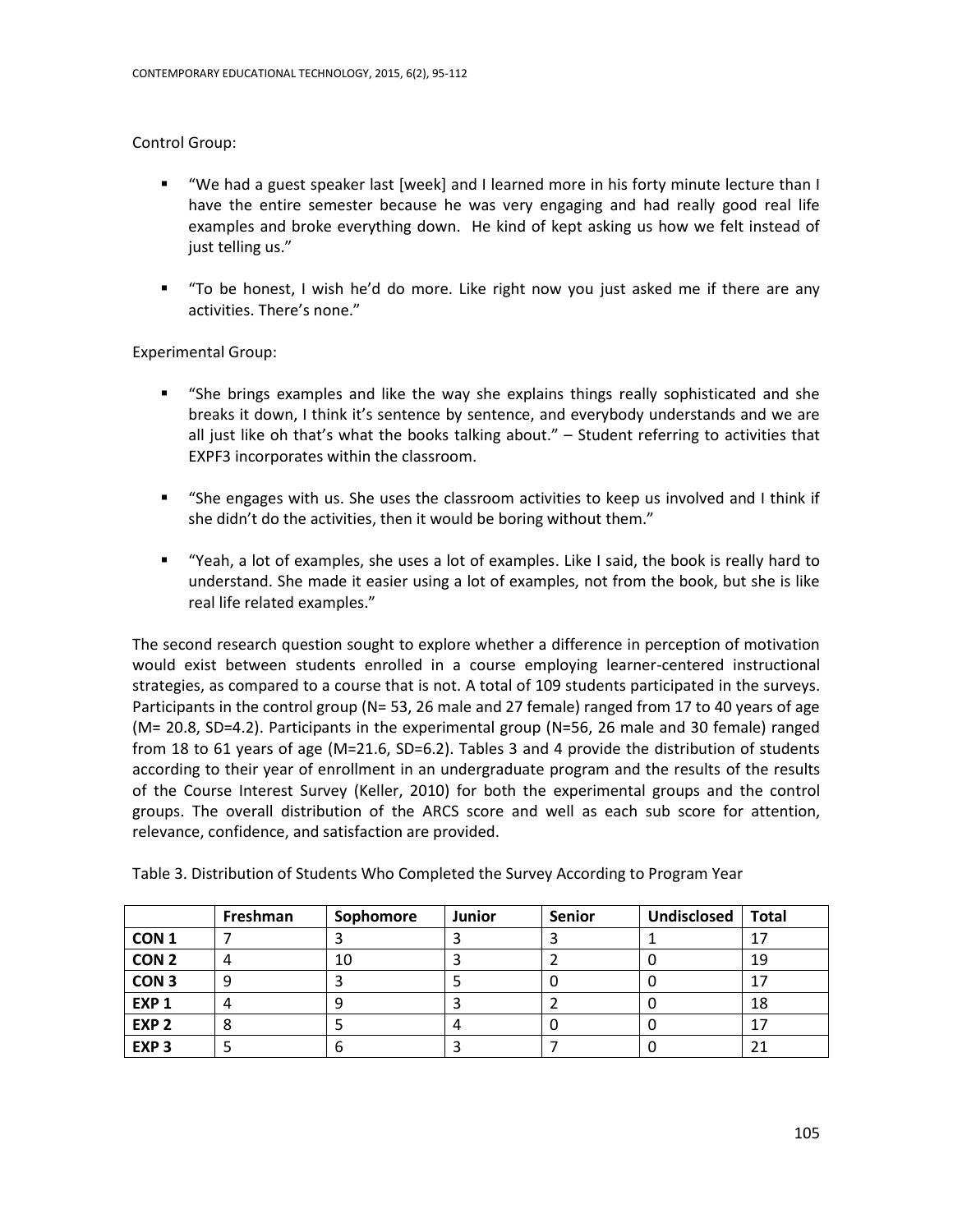| Group        | N  | <b>Score</b>        | Mean  | <b>Standard</b><br><b>Deviation</b> | <b>Minimum</b> | <b>Maximum</b> |
|--------------|----|---------------------|-------|-------------------------------------|----------------|----------------|
| Control      | 53 | <b>Overall ARCS</b> | 130.6 | 21.2                                | 87.0           | 162.0          |
| Groups       |    | Attention           | 25.4  | 7.3                                 | 10.0           | 37.0           |
|              |    | Relevance           | 35.6  | 6.0                                 | 22.0           | 45.0           |
|              |    | Confidence          | 34.3  | 4.4                                 | 17.0           | 40.0           |
|              |    | Satisfaction        | 35.2  | 6.9                                 | 17.0           | 45.0           |
| Experimental | 56 | <b>Overall ARCS</b> | 139.3 | 17.9                                | 87.0           | 166.0          |
| Groups       |    | Attention           | 28.7  | 6.2                                 | 16.0           | 39.0           |
|              |    | Relevance           | 38.4  | 6.0                                 | 21.0           | 45.0           |
|              |    | Confidence          | 35.2  | 3.7                                 | 20.0           | 40.0           |
|              |    | Satisfaction        | 37.0  | 5.3                                 | 21.0           | 45.0           |

Table 4. Distribution of Student Scores in Relation to the Course Interest Survey

A two-tailed t-test was done to determine a difference between the control groups and experimental groups in terms of their overall ARCS score. The results of test revealed statistical significance (  $t(\alpha = 0.05,107) = 2.33$  with a  $p-value = 0.0218$  ) that students in the experimental groups achieved higher overall ARCS scores than students in the control groups. A two-tailed t-test to explore the overall difference pertaining to students attention scores generated statistically significant results ( $t(\alpha = 0.05{,}107) = 2.55$  with a  $\emph{p-value} = 0.0123$ ). A paired t-test to explore the difference between the control and experimental groups relevance scores revealed a statistically significant difference  $t(\alpha\!=\!0.05,\!107)\!=\!2.38$  with a  $p-value = 0.0191$ . Paired t-tests did not reveal significant variation in students' confidence or satisfaction scores; however, students in the experimental and control groups demonstrated a uniformly high level of confidence.

Actual empirical testing utilizing the Multiple Comparison Tukey HSD Test (Table 5) found several significant differences.

| <b>Assigned Faculty Comparison</b> | Difference Between Means | p-Value |
|------------------------------------|--------------------------|---------|
| FXP2-FXP1                          | 17.6                     | 0.0104  |
| EXP2-CON2                          | 20.5                     | 0.0015  |
| EXP2-CON1                          | 26.8                     | 0.0002  |
| CON3-CON2                          | 19.5                     | 0.0017  |
| CON3-CON1                          | 25.7                     | 0.0002  |
| EXP3-CON1                          | 21.2                     | 0.0150  |

Table 5. Results of Multiple Comparison Tukey HSD Test for Overall ARCS Score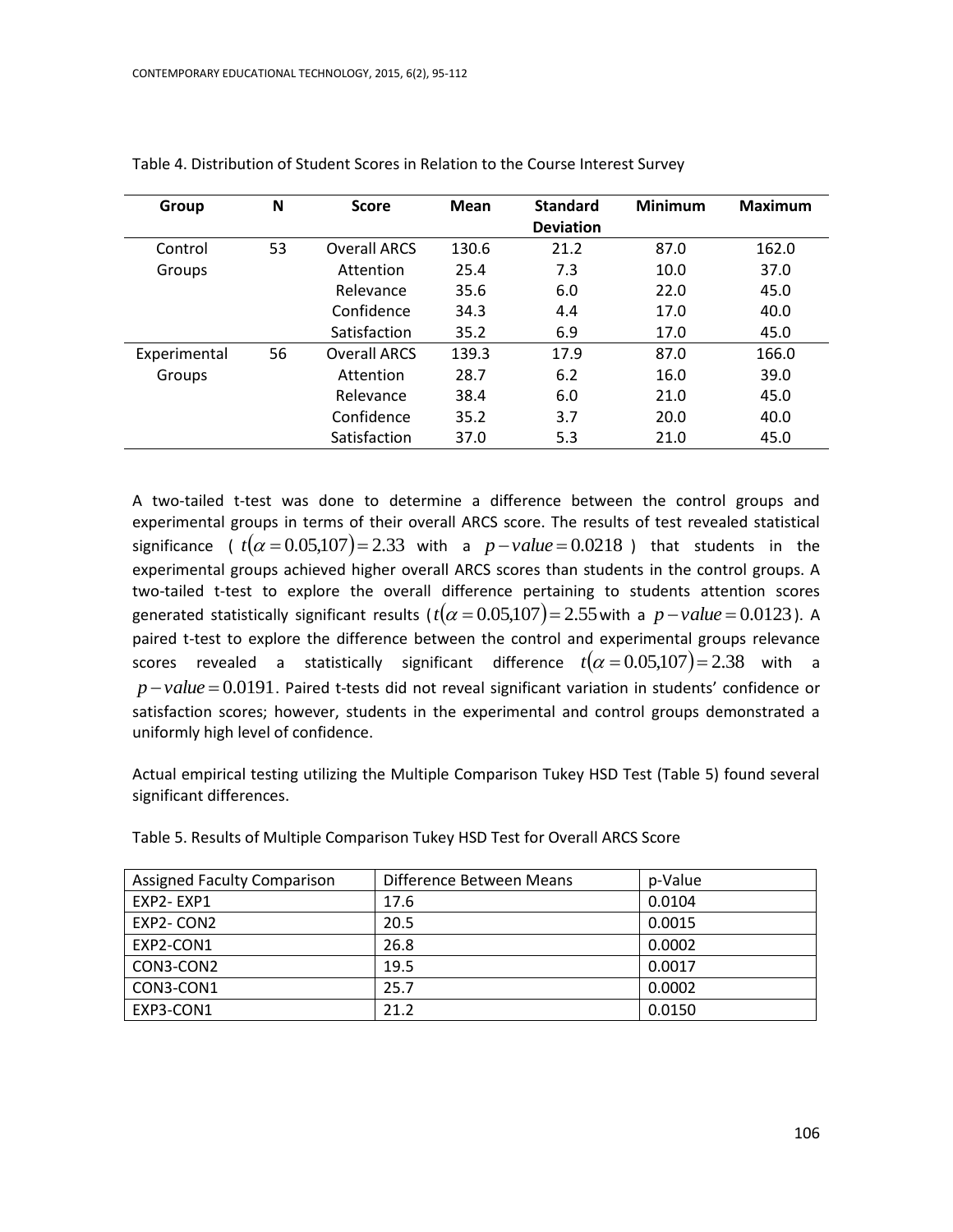In regard to the ARCS Score students in experimental group 2 have statistically significant higher scores when compared to the students in control groups 1 and 2 and experimental group 1. This suggests that experimental group 2 students show more interest in the course toward EXP2 than respective students show with CON1, CON2, and EXP1. Additionally the ARCS Scores for students in control group 3 are statistically significant higher than the ARCS Scores from students in control groups 1 and 2, which is suggestive that students in control group 3 showed more interest in the course toward assigned CON3 more so than students in control groups 1 and 2. Finally, students in experimental group 3 had statistically significant higher ARCS scores than students in control group 1. It is suggested that students in experimental group 3 showed more interest in the course toward EXP3 than students in control group 1 showed toward CON 1.

Table 6 contains the distribution of the results of the Instructional Materials Motivation survey (Keller, 2010) for both the experimental groups and the control groups. The overall distribution of the ARCS score and well as each sub score for attention, relevance, confidence, and satisfaction are provided.

| Group        | N  | <b>Score</b>        | <b>Mean</b> | <b>Standard</b>  | <b>Minimum</b> | <b>Maximum</b> |
|--------------|----|---------------------|-------------|------------------|----------------|----------------|
|              |    |                     |             | <b>Deviation</b> |                |                |
| Control      | 53 | <b>Overall ARCS</b> | 125.3       | 22.0             | 65.0           | 177.0          |
| Groups       |    | Attention           | 37.4        | 8.7              | 19.0           | 58.0           |
|              |    | Relevance           | 32.3        | 6.3              | 18.0           | 45.0           |
|              |    | Confidence          | 34.6        | 5.2              | 20.0           | 44.0           |
|              |    | Satisfaction        | 21.0        | 5.5              | 7.0            | 30.0           |
| Experimental | 56 | <b>Overall ARCS</b> | 134.6       | 24.6             | 45.0           | 174.0          |
| Groups       |    | Attention           | 39.5        | 10.3             | 11.0           | 58.0           |
|              |    | Relevance           | 36.2        | 6.2              | 15.0           | 45.0           |
|              |    | Confidence          | 35.8        | 5.6              | 13.0           | 45.0           |
|              |    | Satisfaction        | 23.1        | 5.2              | 6.0            | 30.0           |

Table 6. Distribution of Student Scores in Relation to the Instructional Materials Motivation Survey

A two-tailed t-test to determine whether there was a difference between the control groups and experimental groups for their overall ARCS score revealed statistical significance  $t(\alpha = 0.05,107) = 2.08$  with a  $\;p - value = 0.0402$  . A paired t-test revealed statistical significance that favored students' in the experimental groups' responses  $\mathit{t} \big( \alpha \hspace*{-.3mm}=\hspace*{-.3mm} 0.05,\hspace*{-.3mm} 107 \big) \hspace*{-.3mm}=\hspace*{-.3mm} 3.29$ with a  $p-value = 0.0014$  in terms of relevance. Similarly, a paired t-test to measure the difference regarding satisfaction revealed statistical significance  $t(\alpha=0.05,\!107)$  = 2.09 with a  $p-value = 0.0390$ . Paired t-tests did not reveal significant variation in students' attention scores or confidence scores; however, the control groups and experimental groups demonstrated uniformly high confidence scores much like their confidence scores in the Course Interest survey. Actual empirical testing utilizing the Multiple Comparison Tukey HSD Test (Table 7) and found several significant differences.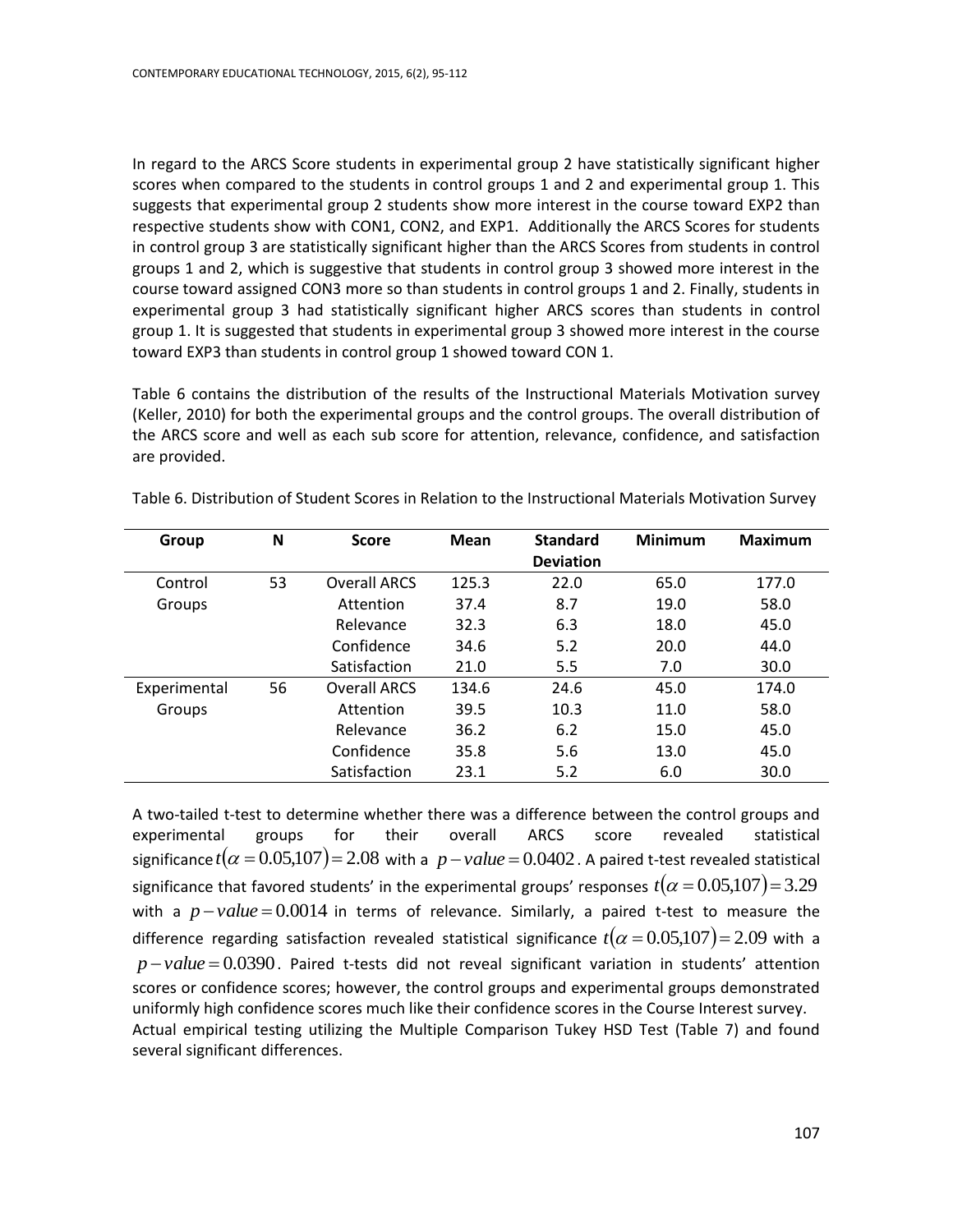| <b>Assigned Faculty Comparison</b> | Difference Between Means | p-Value |
|------------------------------------|--------------------------|---------|
| EXP2-CON1                          | 24.5                     | 0.0247  |
| EXP2-CON2                          | 24.9                     | 0.0034  |
| CON3-CON2                          | 19.9                     | 0.0190  |

# Table 7. Results of Multiple Comparison Tukey HSD Test for Overall ARCS Score

In regard to the ARCS Score students within experimental group 2 have statistically significant higher scores when compared to the students in control groups 1 and 2. This suggests that experimental group 2 students' view the instructional materials more favorably from EXP2 than respective students do with CON1 and CON2. Additionally the ARCS Scores for students in control group 3 are statistically significant higher than the ARCS Scores from students in control group 2, which is suggestive that students in control group 3 view the instructional materials more favorably from CON3 more so than students in control group 2 do with CON2.

## **Conclusion**

The purpose of this study was to utilize an ethnographic approach to explore how students in a public speaking course experienced learning in a learner-centered teaching environment and whether that yielded a difference in terms of their perception of motivation for learning course content. The results of this study suggest that students benefit from learning in a learnercentered teaching environment particularly when relevance of learning activities can be justified. The following themes emerged through participant observation, student interviews, and student surveys.

## **Student Preparation**

Many students admitted to coming to class unprepared on non-speech days. The lack of preparedness was consistent among all classes regardless of being assigned to the control or experimental groups. This posed challenges for instructors in the experimental groups who were responsible for implementing more learner-centered strategies during their class sessions. The use of the advanced organizers provided a solution for the faculty participant and their students by providing students with a tool to assist them with organizing the content they were responsible for learning in the textbook as well as ensuring that students were being provided with the necessary foundational information needed to participate in classroom activities and discussions. Students took a more active participatory role in their synthesizing their notes by having to look through course materials on their own and complete the questions, tables, and definitions that were often included in the advanced organizer.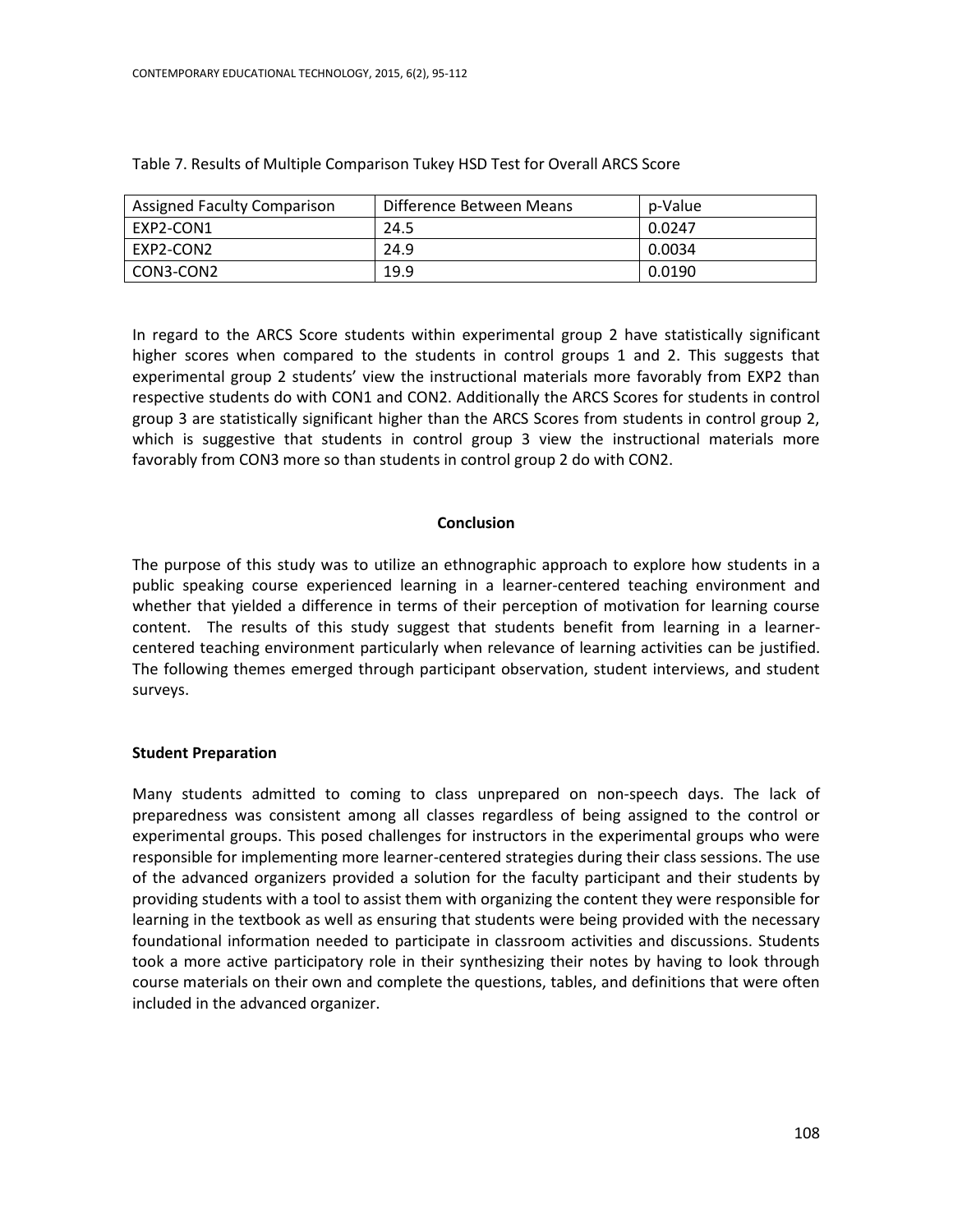#### **Instructional Strategies**

Students in the experimental groups reported higher levels of satisfaction with course content and higher scores in terms of relevance of the material. The instructional activities that were implemented within the experimental class sessions provided students with increased opportunities to interact, engage, and view the course materials that they were responsible for, further supporting the tenets of constructivism (Richey et al., 2011). Active class discussions and group activities not only increased student participation during class, it also provided them with additional opportunities to practice and improve upon their oral and written communication skills.

Students in the control group expressed that they wished they had more opportunities to go over materials in the textbook with their instructor rather than sitting through class sessions that consisted solely of lecture. It was documented during the classroom observation sessions that faculty participants in the experimental group engaged in more class discussions, interactive lectures where they posed questions to their students, and opportunities to discuss pertinent examples from multiple perspectives as compared to faculty participants in the control group. It can be speculated that the increase in activities and additional examples helped students see the relevance of a public speaking course to their academic, professional, and personal lives.

#### **Implications**

This study poses two implications for instructional design in higher education. The first implication includes the necessity for instructors to assist students with understanding relevance of course content. Students were more apt to participate in activities during class if they understood how it would contribute to their professional development. The experimental faculty participants' students reported higher ratings in terms of course interest as well as motivation to complete the course activities. In order to assist students with making long lasting connections with course material and developing a permanent understanding, instructors must provide students with a multitude of examples that can be applied in a realistic context (Duncan, 1996; Richey et al, 2011). Learner-centered instruction provides the opportunity for students to develop a stronger rapport with the instructor and have more meaningful conversations that can be built upon throughout the course of instruction. The feedback provided by student interviews and surveys further supports Kahl and Venette's (2010) recommendation that instructors in higher education shift their teaching focus to a more decentralized model that places greater responsibility and involvement of the student.

The second implication includes how instructional sequencing is factored into learner-centered instruction. Building off of the recommendations made by Levasseur et al. (2004) to further explore the relationship between instructional sequencing and student performance outcomes, emphasis was placed on providing more structured instructional sequencing through the incorporation of briefing and debriefing sessions during each class session. The incorporation of briefings and debriefings provided a consistent structure for instructional delivery and assisted students with building off of prior knowledge from previous class sessions. The constant repetition and rehearsal throughout the semester supported Chou's (2011) findings that learner-centered activities and regular discussion yielded improved levels of students' confidence and satisfaction in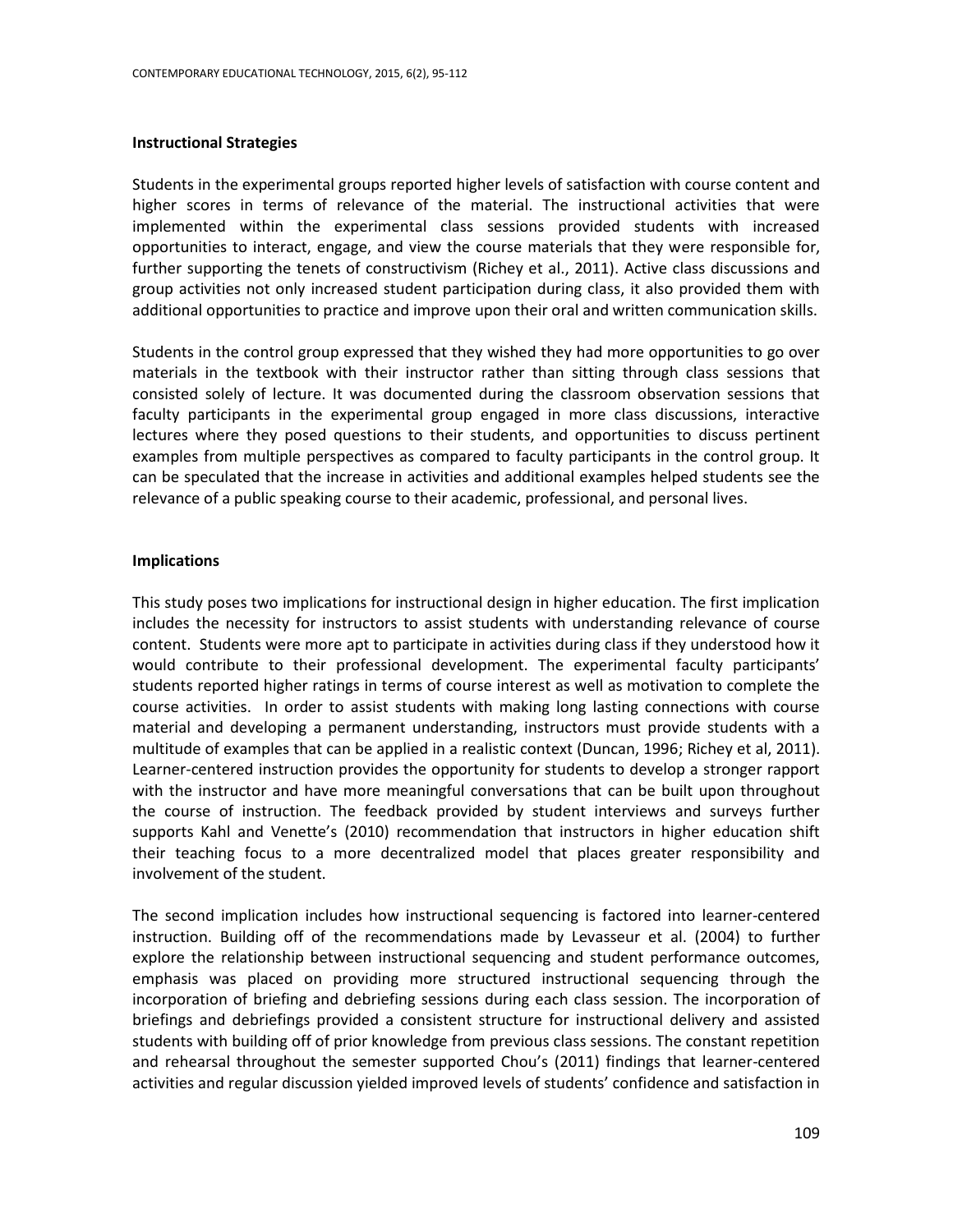relation to course content. Future research is warranted on the types of learner-centered instructional strategies that can be implemented in an undergraduate classroom as well the frequency with which they are used.

In summary, this study was successful in exploring how learner-centered instruction could be integrated into an undergraduate public speaking course. Results from both quantitative and qualitative data collection methods suggest that students are more apt to see the relevance with the course material being presented as well as higher levels of satisfaction towards learning when they are provided the opportunity to engage in learner-centered instruction.

## **References**

- Bunz, U. (2006). Reviewing organizational communication concepts with the movie "office space". *Communication Teacher, 20*(2), 36-39.
- Chou, M. (2011). The influence of learner strategies on oral presentations: A comparison between group and individual performance. *English for Specific Purposes, 30*, 272-285.
- Collins, A., Brown, J.S., & Newman, S.E. (1989). Cognitive apprenticeship: Teaching the craft of reading, writing, and mathematics. In L.B. Resnick (Ed.). *Knowing, learning, and instruction: Essays in honor of Robert Glaser* (pp. 453-494). Hillsdale, NJ: Lawrence Erlbaum Associates.
- Dallimore, E.J. Hertenstein, J.H., & Platt, M.B. (2008). Using discussion pedagogy to enhance oral and written communication skills. *College Teaching, 56*, 163-172.
- Dennen, V.P. & Burner, K.J. (2007). The cognitive apprenticeship model in educational practice. In J.M. Spector, M.D. Merrill, J. van Merrienboer & M.P. Driscoll (Eds.), *Handbook of research for educational communications and technology* (pp. 425-439). New York: NY: Taylor & Francis Group.
- Design-Based Research Collective. (2003). Design-based research: An emerging paradigm for educational inquiry. *Educational Researcher, 32*(1), 5-8.
- Doyle, T. (2008). *Helping students learn in a learner-centered environment: A guide to facilitating learning in higher education.* Sterling, VA: Stylus.
- Duncan, S.L.S. (1996). Cognitive apprenticeship in classroom instruction: Implications for instructional and technical teacher education. *Journal of Instructional Teacher Education, 33*(3), 66-86.
- Eccles, J.S. & Wigfield, A. (2002). Motivational beliefs, values, and goals. *Annual Review of Psychology, 53,* 109-132.

Fetterman, D.M. (2010). *Ethnography: Step-by-step.* (3<sup>rd</sup> ed.). Los Angeles, CA: Sage.

Gabrielle, D. M. (2003). *The effects of technology-mediated instructional strategies on motivation, performance, and self-directed learning* (Unpublished doctoral dissertation). Florida State University, Tallahassee.

Hendrix, K.G. (2000). *The teaching assistant's guide to the basic course.* Belmont, CA: Wadsworth.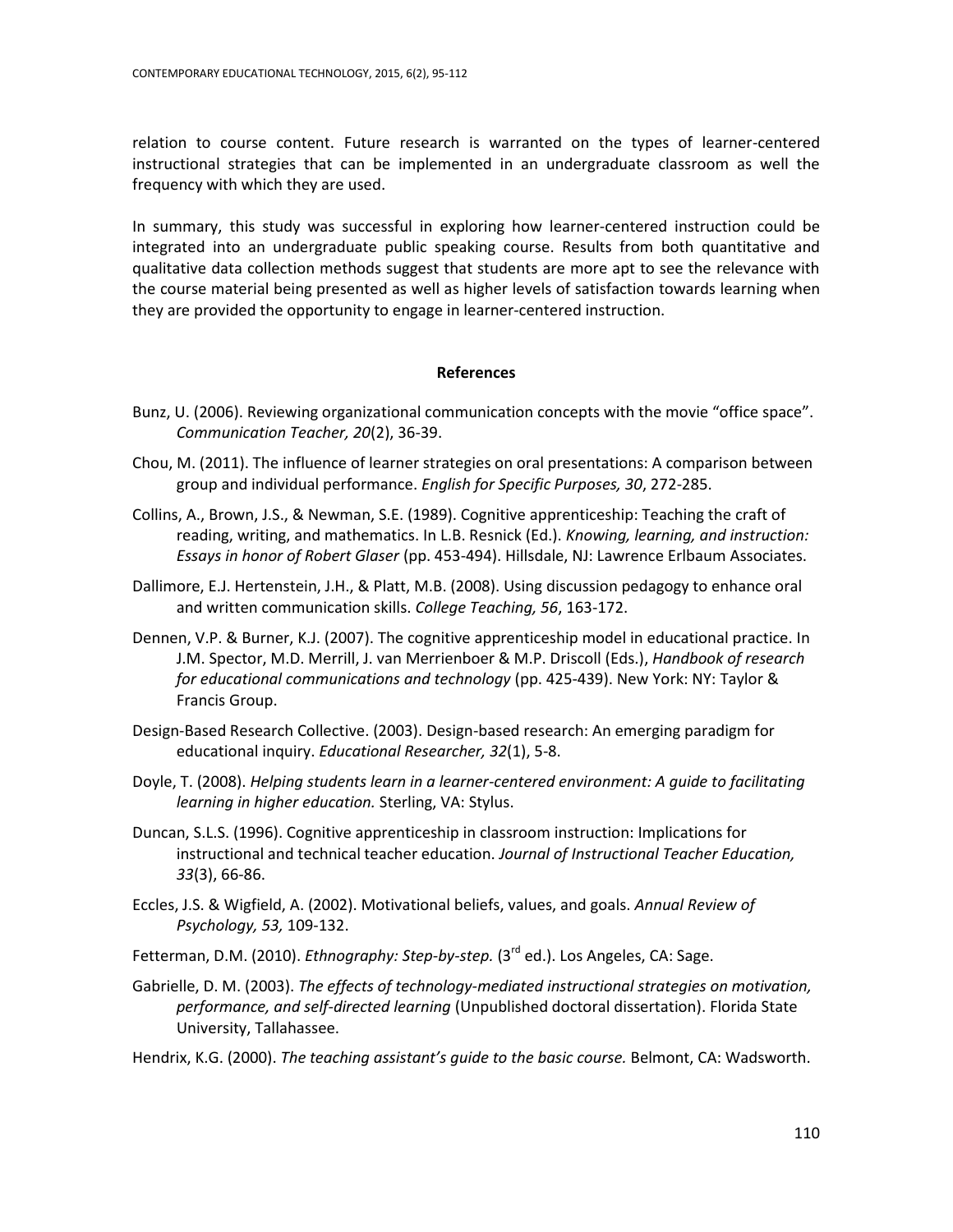- Jonassen, D.H., Howland, J., Moore, J., & Marra, R.M. (2003). *Learning to solve problems with technology.* Upper Saddle River, NJ: Merrill-Prentice Hall.
- Kacin, S.E. (2013). *A design- based research study examining the impact of motivational emailed messages to first year students* (Unpublished doctoral dissertation). Wayne State University, Detroit.
- Kahl, H. & Venette, S. (2010). To lecture or let go: A comparative analysis of student speech outlines from teacher-centered and learner-centered classrooms. *Communication Teacher, 24*(3), 178-186.
- Keith, W. & Lundberg, C. (2014). Creating a history for public speaking instruction. *Rhetoric & Public Affairs, 17*(1), 139-146.
- Keller, J. M. (1987). Strategies for stimulating the motivation to learn. *Performance and Instruction, 28*(8), 1-7.
- Keller, J.M. (2010). *Motivational design for learning and performance.* New York, NY: Springer.
- Keller, J.M. & Deimann, M. (2012). Motivation, volition, and performance. In R.A. Reiser & J.V. Dempsey (Eds.), *Trends and issues in instructional design and technology (3rd Ed.)* (pp. 84- 95). Boston, MA: Pearson.
- Levasseur, D.G., Dean, K.W., & Pfaff, J. (2004). Speech pedagogy beyond the basics: A study of instructional methods in the advanced public speaking course. *Communication Education*, *53*(3), 234-252.
- Mackenzie, L. (2007). "Double duty": A suggested activity for meeting the challenge of teaching and performing the freshman public speaking course. *Communication Teacher, 21*(1), 12-15.
- Main, R.G. (1993). Integrating motivation into the instructional design process. *Educational Technology*, *33*(12), 37-41.
- Mayer, R.E. (1982). Learning. In H. Mitzel (Ed.), *Encyclopedia of educational research* (pp. 1040- 1058). New York, NY: The Free Press.
- McCombs, B. & Whistler, S. (1997). *The learner-centered classroom and school.* San Francisco, CA: Jossey Bass.
- Means, T. B., Jonassen, D. H., & Dwyer, F. M. (1997). Enhancing relevance: Embedded ARCS strategies vs. purpose. *Educational Technology Research and Development, 45*(1), 5-17.
- Merrill, M.D. (2002). First principles of instruction. *ETR&D, 50*(3), 43-59.
- Moller, L., Huett, J., Holder, D.(2005). Examining the impact of motivation on learning communities. *Quarterly Review of Distance Education*, *6(*2), 137-143.
- Pintrich, P.R. (2000). An achievement goal theory perspective on issues in motivation terminology, theory, and research. *Contemporary Educational Psychology, 25*(1), 92-104.
- Proctor, R.F. (2000). Using "swing kids" to teach theories of persuasion. *Communication Teacher, 14*(2), 5-6.